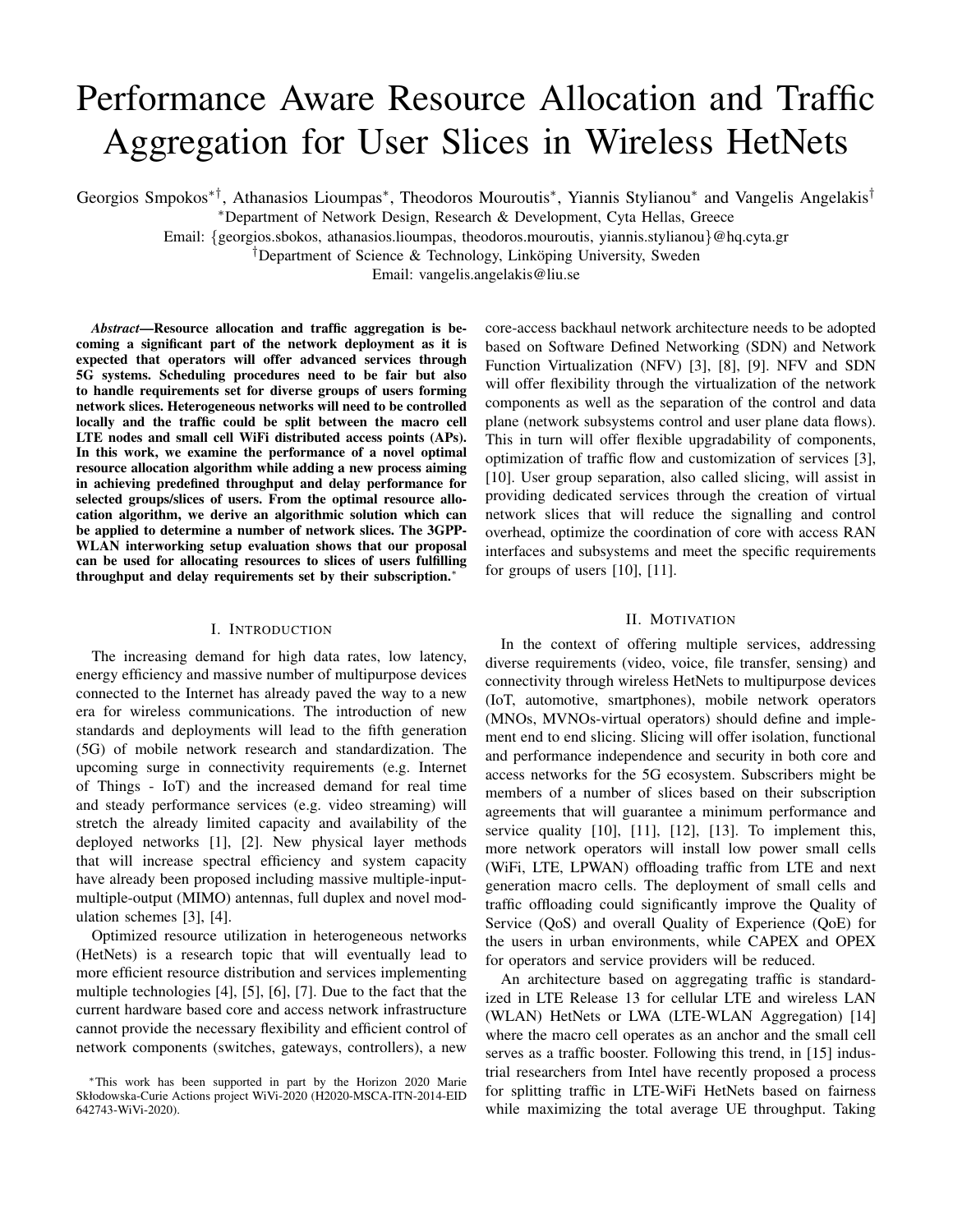all these into consideration Singh et al. [15] demonstrated the performance improvement for the average data rate of a group of users introducing a water-filling technique for allocating macro cell resources while users were aggregating traffic from small cells. The proposed low complexity implementation (optimal resource fraction algorithm) increased the throughput performance incorporating the aggregation principle while maximizing the proportional fairness. The portion of macro cell resources allocated to users was inversely proportional to the ratio of small cell data rate and macro cell spectral efficiency. The authors illustrated the performance gains while they set some simplified constraints e.g. constant backhaul delay for small cells and fixed traffic file size.

## III. CONTRIBUTION

The average delay values (latency) of a slice (group of subscribers) on a macro cell will need to fulfil the Key Performance Indicators (KPIs) defining that slice. Enhanced mobile broadband users (eMBB) will need higher average throughput availability compared to ultra-reliable low latency users (uRLL) that require low end to end latency [16]. In realistic scenarios the slices will be granted a limited portion of macro cell resources thus it is necessary to be able to control some parameters of the overall system such as the average throughput and average delay. The system will need to be adaptive as it could change rapidly by introducing new users, new slices or changes of resource availability at the macro cell.

Our goal is to enhance the concept described in [15] to control and select the parameters of the scheduling processes. This will allow us to fulfil specific slice/group KPIs related to throughput and end to end latency. In this work, we initially introduce a lower threshold than in [15] to compare the ratio of small cell downlink rate and macro cell peak capacity before allocating the macro cell resources portion to each user of that slice based on the optimal resource fraction algorithm. Deploying this algorithm we eventually exclude users with low throughput gains over their small cell connection and favour the allocation of macro cell resources to users with higher macro cell spectral efficiency. Adopting this strategy, the overall average delay of the group of users/slice is decreased while average throughput performance can fulfil the QoS requirements of the slice to which we allocate macro cell resources.

## IV. SYSTEM MODEL

We study a HetNet consisting an LTE macro cell (eNodeB) to which all users are registered and multiple small cells (e.g. WLAN APs) each user can be connected. Users that are out of the coverage area of any small cell are only connected to the macro cell. The small cells do not interfere in the frequency domain with the macro cell (different frequency bands). Traffic aggregation is based on traffic splitting at the macro cell node according to the anchor-booster framework



Fig. 1: Backhaul Connection between Macro cell and Small cell (control-data traffic) introducing delay in a traffic aggregation scenario (LWA).

where the LTE eNodeB acts as the anchor and the small cells as boosters [17]. Small cells are interconnected with the macro cell via a backhaul connection (fiber, mmWave, xDSL) for traffic transfer and signalling. Each UE k where  $k = 1...K$ and  $K$  is the number of users, has an instantaneous small cell data rate  $r_k$  known at macro cell and can aggregate traffic from the macro cell and small cell simultaneously. The delay of the backhaul connection  $l_k$  is technology and network topology specific and differs for each small cell.

Macro cell is aware of the spectral efficiency  $c_k$  of the LTE eNodeB-UE connection through CQI and CSI feedback mechanisms. The peak capacity  $p_k$  of that connection can be evaluated using the total available bandwidth W of the macro cell  $p_k \triangleq c_kW$ . This is the maximum macro cell data rate that each UE  $k$  can achieve connected to the macro cell when all the available resources of the macro cell are granted to it. Each UE  $k$  can be granted with a fraction of the macro cell resources denoted by  $n_k \in [0, 1]$ . The resources available to a group of users-slice can also be a fraction of the total amount of resources of the macro cell and can be expressed as  $n_s$  where  $s = 1...S$  is the slice index. An example of the system setup can be seen in Fig.1.

#### V. PROBLEM FORMULATION

Introducing the  $n<sub>s</sub>$  slice resource fraction term we can observe how a variable portion of resources at the macro cell affects the performance of the system. In our study the backhaul delay  $l_k$  varies and is unique for each small cellmacro cell connection. The delay introduced by the backhaul interconnections adds on the total delay that each UE experiences. The total delay experienced by each user can be expressed as

$$
l_{total,k} = l_{core,k} + l_k \tag{1}
$$

where  $l_{core,k}$  is the delay added by the core network.

For specific slices, it is necessary to reduce the total average delay but while maintaining an adequate throughput performance. Excluding small cell connections that do not contribute significantly to the UE's throughput performance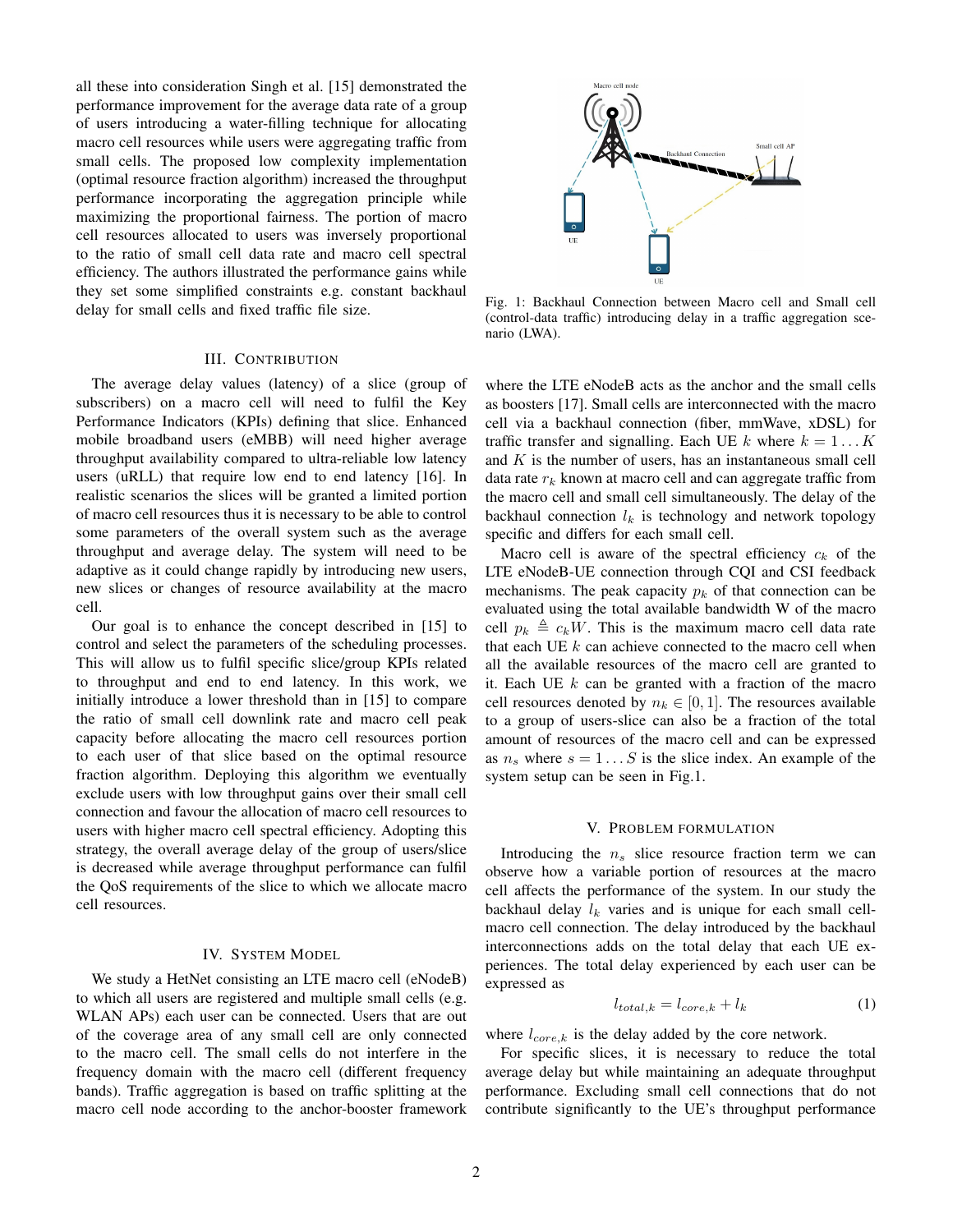can lead to an overall average delay reduction while the total average throughput is adequate for the slice requirements.

We assume there are  $K$  UEs forming a slice that can receive traffic from both the macro and small cell. We first try to maximize the logarithm of the sum of the rates for the UEs connected to the macro cell and a small cell as in [15]

$$
\text{maximize} \sum_{k=1}^{K} \log(r_{eff,k} + n_k p_k) \tag{2a}
$$

subject to 
$$
\sum_{k=1}^{K} n_k = n_s
$$
 (2b)

where  $r_{eff,k}$  is the small cell effective data rate for the  $k^{th}$ UE. This data rate is derived from the total time required for a UE to download a file with size  $f_k$ . Due to the delay  $l_k$ introduced by the backhaul, the total time for the  $k^{th}$  UE to download a file of size  $f_k$  is  $t_k = l_k + \frac{f_k}{r_k}$ . The effective data rate from the small cell for each user can be expressed as  $r_{eff,k} \triangleq \frac{f_k}{t_k} = \left(\frac{1}{r_k} + \frac{l_k}{f_k}\right)^{-1}$ . For UEs that are not inside the range of any small cell  $r_k = r_{eff,k} = 0$ . The fraction  $n_s \in [0, 1], \sum_{s=1}^{S} n_s = 1$  indicates the portion of resources of the macro cell allocated to a slice of users.

In this work, we will exploit a mechanism that excludes (deactivates) low throughput small cell connections before assigning to the UEs the macro cell portion of resources. This will reduce the total average delay by not aggregating traffic from small cells that do not contribute significantly in terms of throughput compared to the macro cell peak capacity. This problem will eventually become a tradeoff between average throughput and average delay performance for a group of UEs/slice.

## VI. ALGORITHMIC SOLUTION

In order to solve the problem expressed in  $(2a)-(2b)$  we will use the method of Lagrange multipliers where a Lagrange multiplier  $\nu$  is introduced. Expression (2a) then becomes

$$
\text{maximize} \sum_{k=1}^{K} \log(r_{eff,k} + n_k p_k) + \nu \left(\sum_{k=1}^{K} n_k - n_s\right) \tag{3}
$$

After we differentiate (3) with respect to  $n_k$  ( $\partial/\partial n_k$ ) and setting equal to zero

$$
\frac{p_k}{r_{eff,k} + n_k p_k} = -\nu, \quad \forall k \in [1, K] \tag{4}
$$

we can further simplify (4)

$$
\frac{r_{eff,k}}{p_k} + n_k = \mathbf{A}, \quad \forall k \in [1, K] \tag{5}
$$

where  $A = -1/\nu$  is a constant to meet the resource allocation constraint. Calculating the sum of (5) for all of the UEs we have

$$
\frac{1}{K} \left( \sum_{k=1}^{K} \frac{r_{eff,k}}{p_k} + n_s \right) = A . \tag{6}
$$



Fig. 2: Algorithm steps based on Water-Filling technique

In order to discard small cell connections that do not contribute significantly to the total aggregated UE throughput we introduce another lower limit  $A_0$  based on A

$$
A_0 = \frac{A}{\lambda}, \quad \lambda \in \mathbb{R}^+ \tag{7}
$$

The denominator  $\lambda$  is a number selected to set a lower limit  $A_0$  that is a portion of A. The algorithm first compares the rate ratio  $\frac{r_{eff,k}}{p_k}$  with the lower limit A<sub>0</sub> and if it is lower disables the small cell connection resulting in  $r_k = r_{eff,k} = 0$ . By doing this the backhaul delay component is eliminated  $l_k = 0$ . After the rate ratios are updated the algorithm calculates a new level A' using (6). Next, if required (rate ratio  $\frac{r_{eff,k}}{p_k}$  higher than updated constant level  $A'$ ) the algorithm eliminates the macro cell resource fraction allocation for UE  $k(n_k = 0)$  as these users gain less from aggregating traffic from the macro cell. In Fig. 2 we can observe a representation of the algorithm allocation mechanism. The rate ratio values for each user are illustrated by the height of the bars.

Example: Let us consider the case where there are four users  $K = 4$  (Fig. 2) forming a single slice with reduced delay requirements and half of the macro cell resources assigned to it ( $n_s = 0.5$ ). The macro cell and small cells update the information necessary to calculate the peak capacity  $p_k$  and the small cell effective rate  $r_{eff,k}$ . The algorithm then calculates "sea" level A. After we introduce a term  $\lambda$  we calculate the ratio  $A_0 = \frac{A}{\lambda}$  to set a lower limit for the  $\frac{r_{eff,k}}{p_k}$  comparison. As we observe from Fig. 2a user's 4 rate ratio is below  $A_0$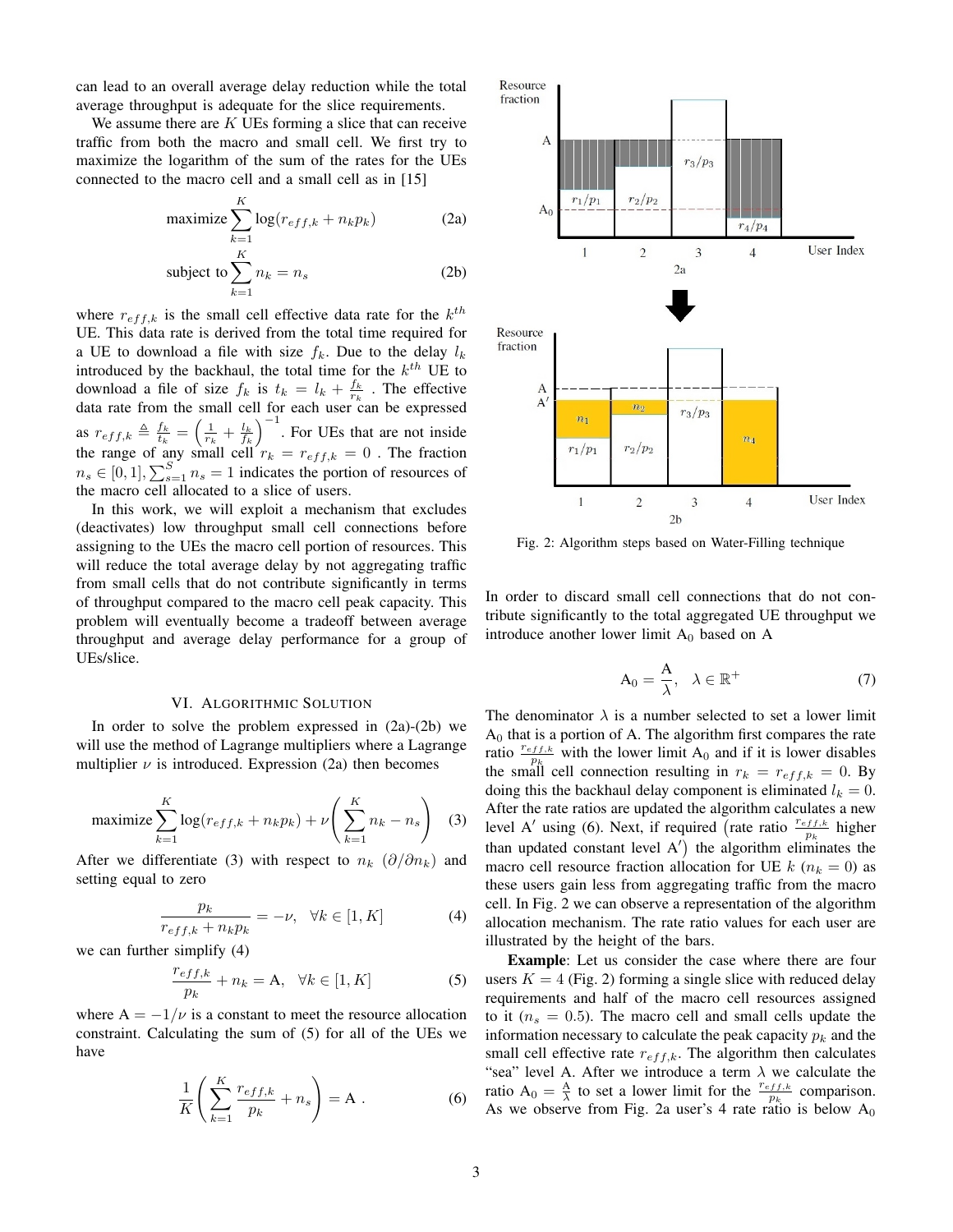threshold. User 4 will not aggregate traffic from the small cell as there is no significant throughput gain. After setting  $r_{eff,4} = 0$  the algorithm calculates the new upper threshold  $A'$  which is lower than the initial A. Next, the algorithm checks if the rate ratio  $\frac{r_{eff,k}}{p_{k}}$  is above threshold A' that happens for user 3  $\left(\frac{r_{eff,3}}{p_3} \geq \mathring{A}'\right)$ . User 3 will not aggregate traffic from the macro cell as the small cell data rate is adequate or its peak capacity (macro cell connection) is not significant.

Algorithm 1 Slice resource fraction algorithm 1: procedure SLICE-ALLOC 2:  $n = 1, B = A$ 3: while  $\frac{r_{eff,n}}{p_n} \leq B/\lambda$  do 4:  $r_{eff,n} = 0$ 5:  $n = n + 1$ 6: end while 7:  $N = K, B = \frac{1}{N} \left( \sum_{n=1}^{N} \frac{r_{eff,n}}{p_n} \right)$  $\frac{_{ff,n}}{p_n}+n_s$  $\setminus$ 8: sort indices such that  $\frac{r_{eff,1}}{p_1} \leq \frac{r_{eff,2}}{p_2}$ 9: while  $n_N = B - \frac{r_{eff,N}}{n_N} \leq 0$  do 92  $\leq \ldots$  $r_{eff,K}$ p<sup>K</sup>  $\frac{_{ff,N}}{p_N}\leq 0$  do 10:  $N = N - 1$ 11:  $B = \frac{1}{N} \left( \sum_{n=1}^{N} \frac{r_{eff,n}}{p_n} \right)$  $\left(\frac{ff, n}{p_n} + n_s\right)$ 12: end while 13:  $n_k = B - \frac{r_{eff,k}}{n_k}$  $\frac{df f_k}{p_k}$   $\forall k = 1...N; n_k = 0 \ \forall k = N +$  $1 \ldots K$ 14: Unsort user indices 15: end procedure

## VII. PERFORMANCE EVALUATION

The proposed slice resource fraction algorithm is compared with the optimal allocation algorithm of [15]. In our simulations both algorithms are evaluated in terms of average throughput and delay performance while the macro cell RAT is LTE and the small cells are IEEE 802.11n WLAN APs. The backhaul delay  $l_k$  introduced by the macro cell-small cell connection is selected randomly following a uniform distribution. User slices, as mentioned before, can have different requirements, thus it is beneficial for us to explore how the selection of the denominator constant  $\lambda$  affects the performance of the system in terms of average throughput and average delay, taking into consideration the total number of users per sector K and resource portion  $(n_s)$  availability.

In our simulations we use [15] as a reference in order to demonstrate the benefits of the proposed algorithm in terms of throughput-delay tradeoff manipulation. In order to do that we define a ratio for both the average throughput and average delay as  $R_T = T_{avg, SLICE-ALLOC}/T_{avg, OPT-ALLOC}$  and  $R_D = D_{avg, SLICE-ALLOC} / D_{avg, OPT-ALLOC}$  respectively comparing the average throughput and delay of the proposed algorithm and the one in [15]. We also introduce another measure we call throughput-delay difference  $\delta = R_T - R_D$ which gives us an indication of the margin comparing the throughput and delay reduction. It is of our interest to maximize that margin, thus experiencing a small reduction in



Fig. 3: Difference  $\delta$  ( $R_T - R_D$ ) vs.  $\lambda$  values for 30 users and  $n_s = 1$ .

average throughput but instantly a higher reduction in average delay leading to a total reduction in latency. Practically, this can be translated into an operator choosing the sweet spot for the resource shceduling and aggregation deciding the tradeoff betweeen the average throughput and the delay of the serviced slice.

In Fig. 3 we can see the reduction in percentage (%) of the total average throughput and total average delay for different values of  $\lambda$ . The simulation was set for 30 users per sector and all the resources of that sector were available to all users ( $n<sub>s</sub>$  = 1, i.e. single slice). As  $\lambda$  increases ( $\lambda \to \infty$ ) the proposed algorithm behaves as the optimal allocation algorithm of [15]. For small enough values of  $\lambda$  there is a reduction in average throughput and average delay of the system. The difference in percentage of throughput and delay  $\delta$  is also illustrated in Fig. 3 and exhibits a maximum. An operator may select to have that difference maximized resulting in reducing significantly the average delay (approximatelly 50%) while experiencing low reduction in average throughput.

The optimum  $\lambda$  ( $\delta_{max}$ ) value is only related to the total number of users  $K$  of the slice and the portion of resources (slice portion) dedicated to that set of users  $(n<sub>s</sub>)$ . The relationship between number of users, slice portion,  $\lambda$ optimum and maximum difference  $\delta_{max}$  value can be seen in Fig. 4 and Fig. 5. A controller stationed at the macro cell could select an appropriate  $\lambda$  value in order to fulfil the requirements of the set of users of the slice (allocate macro cell resources and aggregate traffic from the small cell). Selecting the appropriate thresholds using our slice resource fraction allocation algorithm we control the overall throughput and delay performance. Knowing (reporting, statistical analysis) the maximum capacity and throughput performance of the system (macro cell and small cells) and the average backhaul delay, the operator can select the parameter  $\lambda$  for the slice resource fraction algorithm in order to set the average delay reduction and throughput levels.